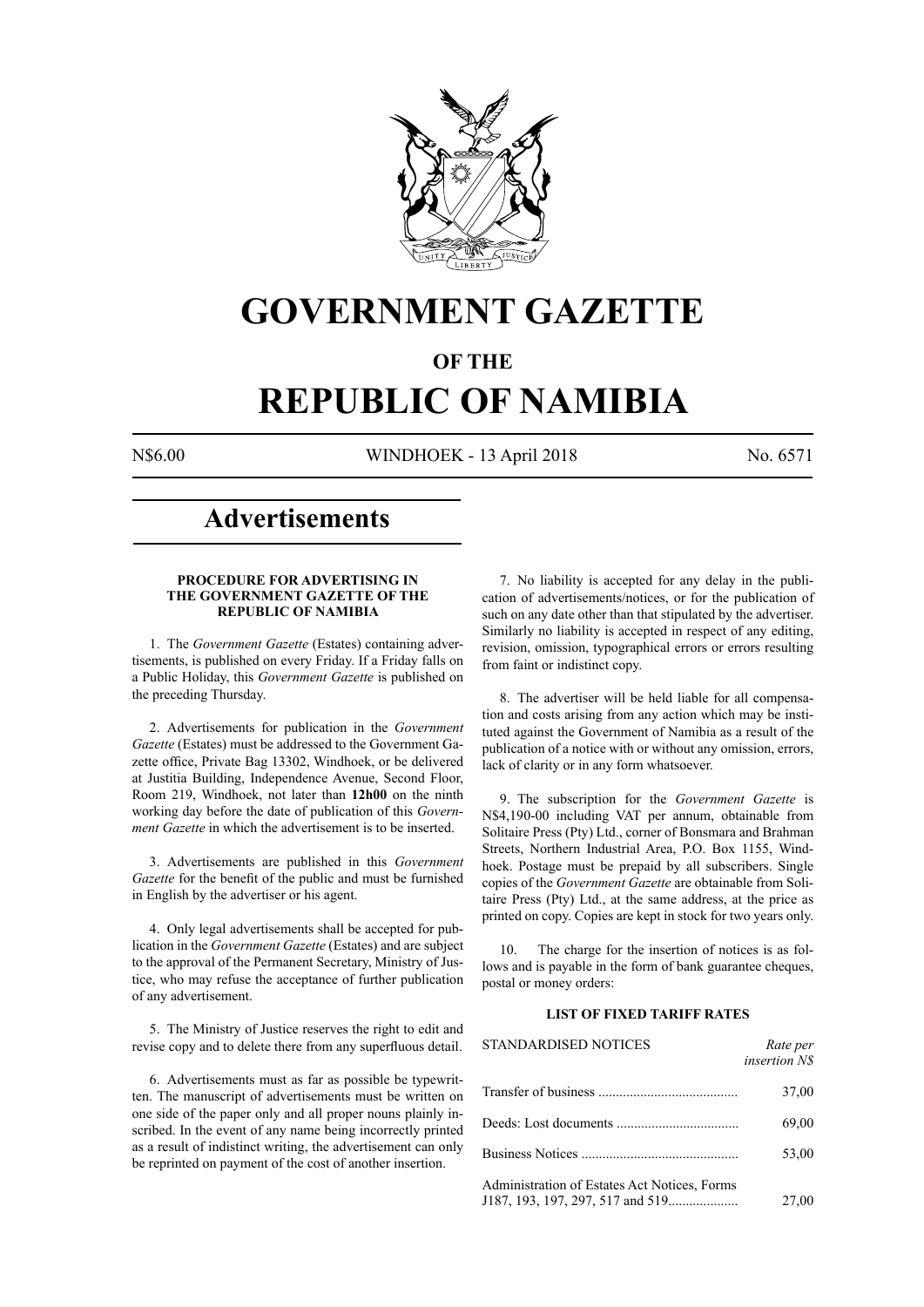| Insolvency Act and Companies Act Notices:                                                                                                                                                               | 48,00  |
|---------------------------------------------------------------------------------------------------------------------------------------------------------------------------------------------------------|--------|
| N.B. Forms 2 and 6 additional statements according<br>to word count table, added to the basic tariff.                                                                                                   | 333,00 |
| Naturalisation notices (including a reprint for the                                                                                                                                                     | 27,00  |
| Unclaimed moneys - only in the Government<br>Gazette, closing date 15 January (per entry of                                                                                                             | 13,00  |
|                                                                                                                                                                                                         | 53,00  |
|                                                                                                                                                                                                         | 27,00  |
| NON-STANDARDISED NOTICES                                                                                                                                                                                |        |
| Company notices:                                                                                                                                                                                        |        |
| Short notices: Meetings, resolutions, offers of<br>compromise, conversions of companies, voluntary<br>windings-up, etc.: closing of members' registers<br>for transfer and/or declarations of dividends | 120,00 |
| Declaration of dividends with profit statements,                                                                                                                                                        | 267,00 |
| Long notices: Transfers, changes in respect of<br>shares or capital, redemptions, resolutions,                                                                                                          | 373,00 |
|                                                                                                                                                                                                         | 120,50 |

### **FORM J 187**

#### **LIQUIDATION AND DISTRIBUTION ACCOUNTS IN DECEASED ESTATES LYING FOR INSPECTION**

In terms of section 35(5) of Act 66 of 1965, notice is hereby given that copies of the liquidation and distribution accounts (first and final, unless otherwise stated) in the estates specified below will be open for the inspection of all persons interested therein for a period of 21 days (or shorter or longer if specially stated) from the date specified or from the date of publication hereof, whichever may be the later, and at the offices of the Master and Magistrate as stated.

Should no objection thereto be lodged with the Master concerned during the specified period, the executor will proceed to make payments in accordance with the accounts.

1213/2017 SCHOONBEE Emmarencia Frederika Magdalena, 11 September 1958, Tsumeb, 13 June 2017. Stephanus Jacobus Daniel Schoonbee, 54122500265. Windhoek. Tsumeb. Standard Executors & Trustees, P.O. Box 2164, Windhoek, Namibia.

1704/2016 KISTING Fanuel, 38032400079, Keetmanshoop, 7 July 2016. Franciska Elizabeth Kisting, 39112- 300160. Supplementary. Windhoek. Keetmanshoop. Standard Executors & Trustees, P.O. Box 2164, Windhoek, Namibia.

605/2017 & 445/2017 PRETORIUS Petrus Gerhardus, 33051800058, Christina Johanna, 38091400225, Huis Deon Louw, Gobabis. Gobabis. Windhoek. B.N. Venter, P.O. Box 1265, Gobabis.

| Liquidators' and other appointees' notices                    | 80,00  |
|---------------------------------------------------------------|--------|
| Gambling house licences/Liquor licences                       | 120,00 |
| SALES IN EXECUTION AND OTHER PUBLIC SALES:                    |        |
|                                                               | 207.00 |
| Public auctions, sales, tenders and welfare<br>organisations: |        |
|                                                               | 69.00  |
|                                                               | 171,00 |
|                                                               | 253,00 |
| ORDERS OF THE COURT                                           |        |

| Provisional and final liquidations or                  |        |
|--------------------------------------------------------|--------|
|                                                        | 157,00 |
| Reduction of change in capital mergers, offers         |        |
|                                                        | 373,00 |
| Judicial managements, <i>curator bonis</i> and similar |        |
|                                                        | 373,00 |
|                                                        | 48,00  |
| Supersession and discharge of petitions (J.158)        | 40,00  |

11. The charge for the insertion of advertisements other than the notices mentioned in paragraph 10 is at the rate of N\$13,00 per cm double column. (Fractions of a cm must be calculated as a cm).

12. No advertisements shall be inserted unless the charge is prepaid. Cheques, drafts, postal or money orders must be made payable to the Ministry of Justice, Private Bag 13302, Windhoek.

618/2016 PLATT Hendrik Gert, 53021500420, Windhoek. Windhoek. Cronjé & Co., No. 1 Charles Cathral Street, P.O. Box 81588, Olympia, Windhoek.

2061/2016 VAN SCHALKWYK Andries Jacobus Johannes, 51110100205, Farm Chimo No. 395, Gobabis District. Gobabis. Windhoek. Dr. Weder, Kauta & Hoveka Inc., 3rd Floor, WKH House, Jan Jonker Road, Ausspannplatz, P.O. Box 864, Windhoek, Namibia.

821/2017 SCHAUENBURG Jochen Rolf Frank, 43102800068, Swakopmund. Brigitte Schauenburg, 46021- 400437. Swakopmund. Windhoek. Bank Windhoek Limited, Trust Department, P.O. Box 15, Windhoek.

1527/2017 LAUBSCHER Anna Katrina Gysberta, 38082100176, Swakopmund. Swakopmund. Windhoek. Bank Windhoek Limited, Trust Department, P.O. Box 15, Windhoek.

822/2017 ACKERMANN Heidemarie, No. 4 Von Burgsdorf Street, Windhoek. Windhoek. ENSafrica Namibia (incorporated as LorentzAngula Inc.),.

1815/2017 ROHLWINK Lars, 2807200100233, P.O. Box 158, Okahandja. Okahandja. Windhoek. Engling, Stritter & Partners, P.O. Box 43, Windhoek.

1983/2016 PREUSS Arthur Rolf, 45010600102, 179 Diaz Street, Suiderhof, Windhoek. Windhoek. Fisher, Quarmby & Pfeifer, P.O. Box 37, Windhoek.

1368/2016 KANDJUMBWA Matheus, Windhoek, 24 June 1951, 51062400321, Oshana, 26 July 2016. Shivoro Business and Estates Consultancy cc, P.O. Box 63075, Wanaheda, Windhoek.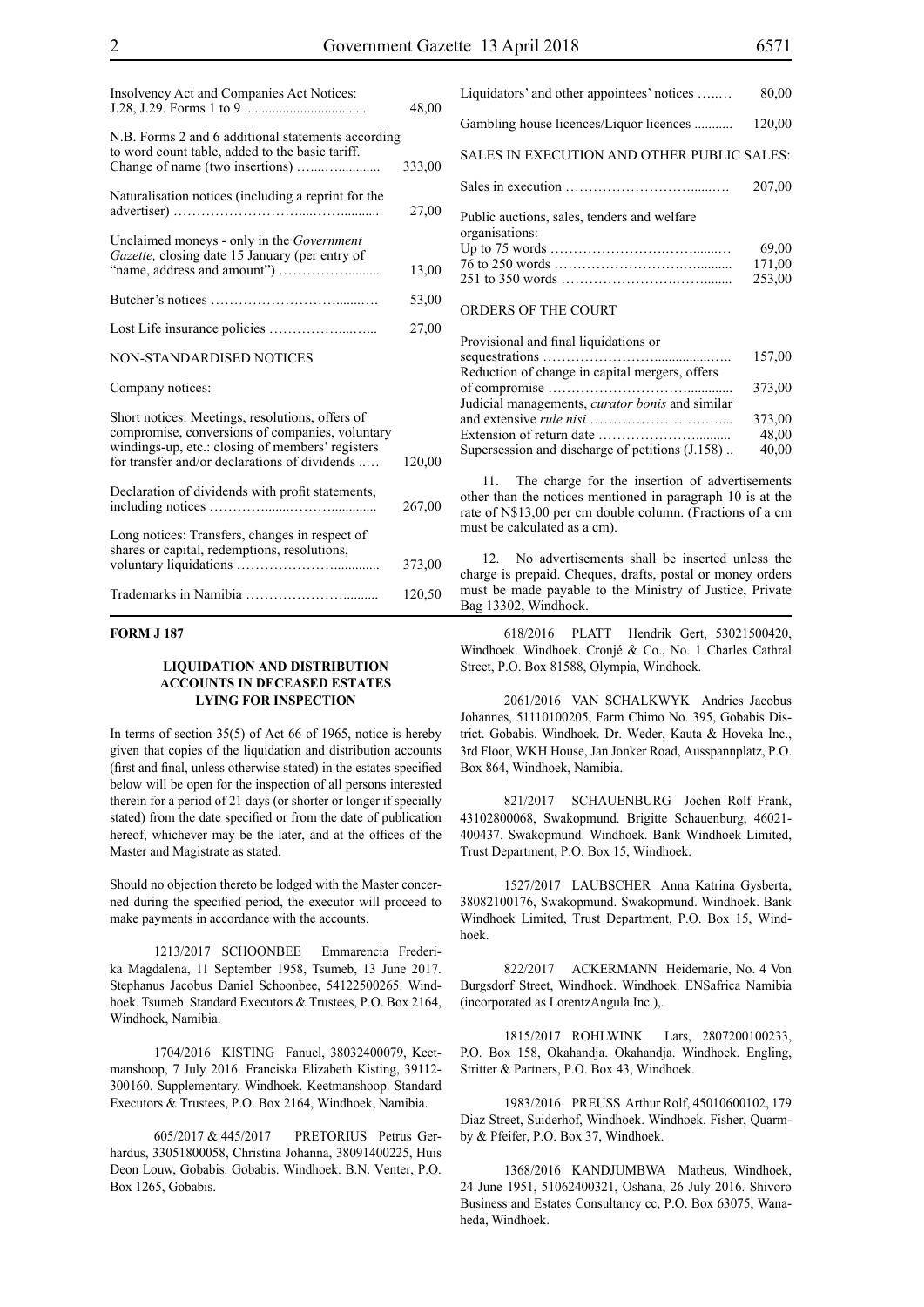833/2017 MWANGALA MacDonald Mubha, 46120800182, Erf 1300, Ngweze, Katima Mulilo. Veronica Matakala Mwangala. Katima Mulilo. Windhoek. Afflux Investments cc, P.O. Box 1130, Windhoek.

874/2016 NOWASEB Immanuel, 54042600328, Erf 5974, Titus Namueja, Katutura, Windhoek. Hildegard Nowaseb, 47070400160. Windhoek. Afflux Investments cc, P.O. Box 1130, Windhoek.

1835/2017 VAN DER MERWE Johanna Adriaana Hester Magdalena, 37022200076, Mariental. Windhoek. Mariental. Claassen & Visser Estate Practitioners cc, P.O. Box 24621, Windhoek, Namibia.

1413/2012 MOKALENG Simon, 37070200021, Epukiro. Maria Mokaleng, 41061800407. Shilunga Estates Consultants, No. 25 Sekretar Street, Hochland Rand, P.O. Box 8081, Bachbrecht, Windhoek.

311/2017 JAFET Simon Kavelinekelwa, 78090- 810152, Khomas. Rosa Laura Kassanta Fonseca, 81070810150. Shilunga Estates Consultants, No. 25 Sekretar Street, Hochland Rand, P.O. Box 8081, Bachbrecht, Windhoek.

1626/2017 REIMANN Jacoba Petronella, 32091- 900281, Huis Deon Louw Old Age Home, Gobabis. Gobabis. Windhoek. B.N. Venter, P.O. Box 1265, Gobabis.

 $\frac{1}{2}$ 

#### **FORM J 193**

#### **NOTICE TO CREDITORS IN DECEASED ESTATES**

All persons having claims against the estates mentioned below are hereby called upon to lodge their claims with the executors concerned, within 30 days (or otherwise as indicated) calculated from the date of publication hereof. The information is given in the following order: Estate number, surname and Christian names, date of birth, identity number, last address, date of death; surviving spouse's names, surname, date of birth and identity number; name and address of executor or authorised agent, period allowed for lodgement of claims if other than 30 days.

899/2017 AFRIKANER Michael, Windhoek, 20 October 1965, 65102000233, Erf 3140, Ondjou Street, Okuryangava 74, Windhoek, 6 June 2017. Elisabet Afrikaner, 69031700010. Afflux Investments cc, P.O. Box 1130, Windhoek.

900/2017 AFRIKANER Elisabet, Windhoek, 17 March 1969, 69031700010, Erf 3140, Ondjou Street, Okuryangava 74, Windhoek, 3 June 2017. Elisabet Afrikaner, 69031700010. Afflux Investments cc, P.O. Box 1130, Windhoek.

575/2017 TSOWASEB Elizabeth Selma, Windhoek, 7 September 1963, 63090701235, Erf 933, Soweto, Grootfontein, 6 October 2015. Namoth Tsowaseb, 6005220035. Afflux Investments cc, P.O. Box 1130, Windhoek.

1687/2017 MWANAWINA Edith Musiwa, Windhoek, 6 June 1963, 63060603308, Gobabis, 3 June 2017. Afflux Investments cc, P.O. Box 1130, Windhoek.

443/2018 KOOPER Magrietha, Windhoek, 5 February 1949, 49020500368, Windhoek, 22 July 2015. Francis Josephat Kooper, 1 June 1952, 52060100585. Bank Windhoek Ltd, P.O. Box 15, Windhoek.

348/2018 MOUTON Manfred, Windhoek, 7 November 1950, 50110700139, Erf 3481, Begonia Street, Khomasdal, Windhoek, 8 January 2018. Standard Executors & Trustees, P.O. Box 2164, Windhoek, Namibia.

333/2018 HEISE Gebhard Wilhelm Albert, Windhoek, 22 May 1941, 41052200060, Erf 1619, Klein Windhoek, Windhoek, 4 January 2018. Standard Executors & Trustees, P.O. Box 2164, Windhoek, Namibia.

347/2018 NEUMANN Mariaane, Windhoek, 18 December 1939, 39121800111, Unit No. 2, Palm Court, Swakopmund, 3 February 2018. Standard Executors & Trustees, P.O. Box 2164, Windhoek, Namibia.

421/2018 GROBLER Alheus Gideon, Windhoek, 16 October 1941, 41101600136, Okahandja, 29 January 2018. F.M. Oehl Trust cc, P.O. Box 90290, Windhoek, Namibia.

1745/2011 DAVID Secilia, Windhoek, 18 October 1933, 33101800137, Erf 1684, Extension 3, Okuryangava, Windhoek, 11 October 2011. Koep & Partners, 33 Schanzen Road, P.O. Box 3516, Windhoek.

2005/2017 SHIKESHO Abrosius Nangudi, 12 October 1955, 55101200190, Kavango East, 8 December 2016. Perpeta Namutenya Sikongo, 59071400344. Shilunga Estates Consultants, No. 25 Sekretar Street, Hochland Rand, P.O. Box 8081, Bachbrecht, Windhoek.

1790/2017 FILIPUS Vilho, 10 April 1965, 650410- 00033, Ohangwena Region, 11 September 1999. Olivia Shikulo, 73092600533. Shilunga Estates Consultants, No. 25 Sekretar Street, Hochland Rand, P.O. Box 8081, Bachbrecht, Windhoek.

388/2018 IZAAKS Elmien Wilhelmina, Windhoek, 16 September 1971, 71091600309, Erf 303, Veddersdal, Okahandja, 9 February 2018. Pointbreak Trust and Estates (Pty) Ltd, P.O. Box 156, Windhoek.

SHIKESHO Wilbard Iita, Windhoek, 20 April 1954, 54042000452, P.O. Box 1560, Oshakati, 19 January 2018. Fennie Shikesho, 16 December 1958, 58121600197. Dr. Weder, Kauta & Hoveka, Shop 27, Oshana Mall, Ongwediva, Private Bag 3725, Ongwediva, Republic of Namibia.

NDEMUWEDA Paulina, Windhoek, 18 January 1965, P0196449, P.O. Box 2, Oshakati, 11 September 2016. Sakeus Sakaria, 7 January 1964, 64010700505. Dr. Weder, Kauta & Hoveka, Shop 27, Oshana Mall, Ongwediva, Private Bag 3725, Ongwediva, Republic of Namibia.

58/2018 KHAKISI Milka, Windhoek, 19 August 1953, 53081900344, House No. 463, Aimablaagte, Mariental, 26 July 2014. M.W.G. Liebenberg, P.O. Box 13, Mariental.

 $\frac{1}{2}$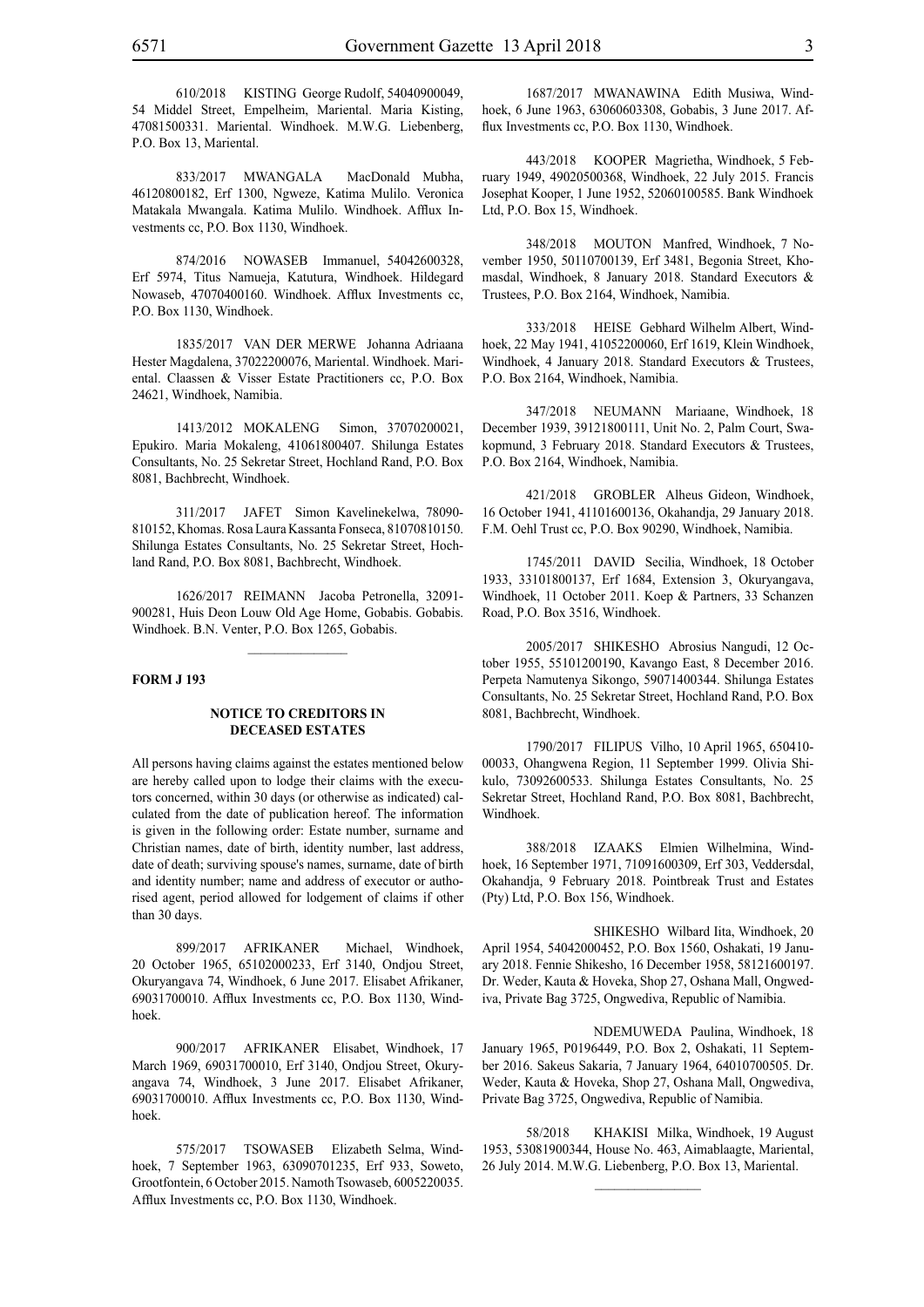# **FORM 2**

# **MEETING OF CREDITORS IN SEQUESTRATED ESTATES OR COMPANIES BEING WOUND UP**

Pursuant to sections *forty-one* and *forty-two* of the Insolvency Act, 1936, notice is hereby given that a meeting of creditors will be held in the sequestrated estates or companies being wound up mentioned below, on the dates, at the times and places and for the purpose thereof.

Meetings in a town in which there is a Magistrate's office, will be held before the Master, elsewhere they will be held before the Magistrate.

The particulars given in the following order: The number of estate/company; the name and description of the estate/company; the date, hour and place of meeting and the purpose of the meeting.

W10/16 **SMS Sales and Marketing cc** (In Liquidation). 25 April 2018, at 10h00, Frans Indongo Gardens, 4th Floor before the Master of the High Court, Windhoek. Proof of claims, Submission of the Liquidator's Report; Adoption of Resolution and Interrogation, if necessary. A.P. van Straten, 14 Perkin Street, P.O. Box 32098, Windhoek.

 $\frac{1}{2}$ 

#### **FORM 4**

## **LIQUIDATION ACCOUNTS AND PLANS OF DISTRIBUTION OR CONTRIBUTION IN SEQUESTRATED ESTATES OR COMPANIES BEING WOUND UP**

Pursuant to section 77 of the Co-operatives Act 1996 (as amended) notice is hereby given that the liquidation accounts and plans of distribution or contribution in the estates or companies/cooperatives mentioned below, will lie for inspection of creditors at the offices of the Registrar of Co-operatives, Luther Street, Windhoek and Investment Trust Company (Pty) Ltd .The particulars given are the following order: Name and description of estate/cooperative, description of account, place of account lying for inspection.

W03/18 **Integrated Technology Solutions cc** (In Liquidation). First and Final Liquidation and Distribution Account. Office of the Master of the High Court, Windhoek for a period of 14 days as from 13 April 2018. I.R. McLaren, Liquidator, Bruni & McLaren, P.O. Box 11267, Klein Windhoek.

W23/15 **Insolvent Estate: Paul S. van der Merwe**. First and Final Liquidation and Distribution Account. Office of the Master of the High Court, Windhoek for a period of 14 days as from 13 April 2018. D.J. Bruni, Trustee, Bruni & McLaren, P.O. Box 11267, Klein Windhoek.

# **IN THE MAGISTRATE'S COURT FOR THE DISTRICT OF GOBABIS**

 $\frac{1}{2}$ 

# **HELD AT GOBABIS CASE NO: 182/2017** In the matter between: **CHRISTIAN JOSEPH COETZEE** Plaintiff

and

### **JOHANNES PETRUS JOOSTE** Defendant

# **SALE IN EXECUTION OF IMMOVABLE PROPERTY**

In the above matter a sale will be held on **FRIDAY, 27 APRIL 2018**, in front of the MAGISTRATE'S COURT, GOBABIS at **14h00** on the following

| <b>CERTAIN:</b> | Erf No. 511, Gobabis (Extension No. 4)                                          |
|-----------------|---------------------------------------------------------------------------------|
| SITUATE:        | In the Municipality of Gobabis<br>(Registration Division "L")<br>Omaheke Region |
| MEASURING:      | 4457 Square Meters                                                              |

#### **CONDITIONS OF SALE:**

- 1. The sale is subject to the terms and conditions of the Magistrate's Court Act no 32 of 1944, the property being sold "VOETSTOOTS" and as it stands and subject to the conditions of the existing Title Deed.
- 2. One-tenth of the purchase price shall be paid immediately after the property is declared to be sold and the balance of the purchase price together with compound interest thereon at the rate of 20% per annum calculated monthly in advance, to be paid against registration of transfer which shall be given and taken forthwith after the sale.
- 3. The complete Conditions of Sale will be read out at the time of the sale and may be inspected prior at the OFFICE OF THE MESSENGER OF COURT, GOBABIS.

LOUIS KARSTEN LEGAL PRACTITIONER LEGAL PRACTITIONER FOR Plaintiff P O BOX 22668 WINDHOEK

#### **IN THE MAGISTRATE'S COURT FOR THE DISTRICT OF WINDHOEK**

 $\frac{1}{2}$ 

**HELD AT WINDHOEK CASE NO. 4068/2017**

In the matter between:

**AGRA LIMITED** Execution Creditor

and

**RICHARD OLIVIER** Execution Debtor

#### **NOTICE OF SALE IN EXECUTION**

In pursuance of judgment granted on **3 August 2017**, the following immovable property will be sold "voetstoots" by the Messenger of the Court for the District of **Windhoek** on **26 April 2018** at **12h00** at ERF 234, HOCHLANDPARK, WIND- $H$ OEK $\cdot$ 

| <b>CERTAIN:</b> | Erf 234, Hochlandpark                                                           |
|-----------------|---------------------------------------------------------------------------------|
| SITUATE:        | In the Municipality of Windhoek<br>(Registration Division "K")<br>Khomas Region |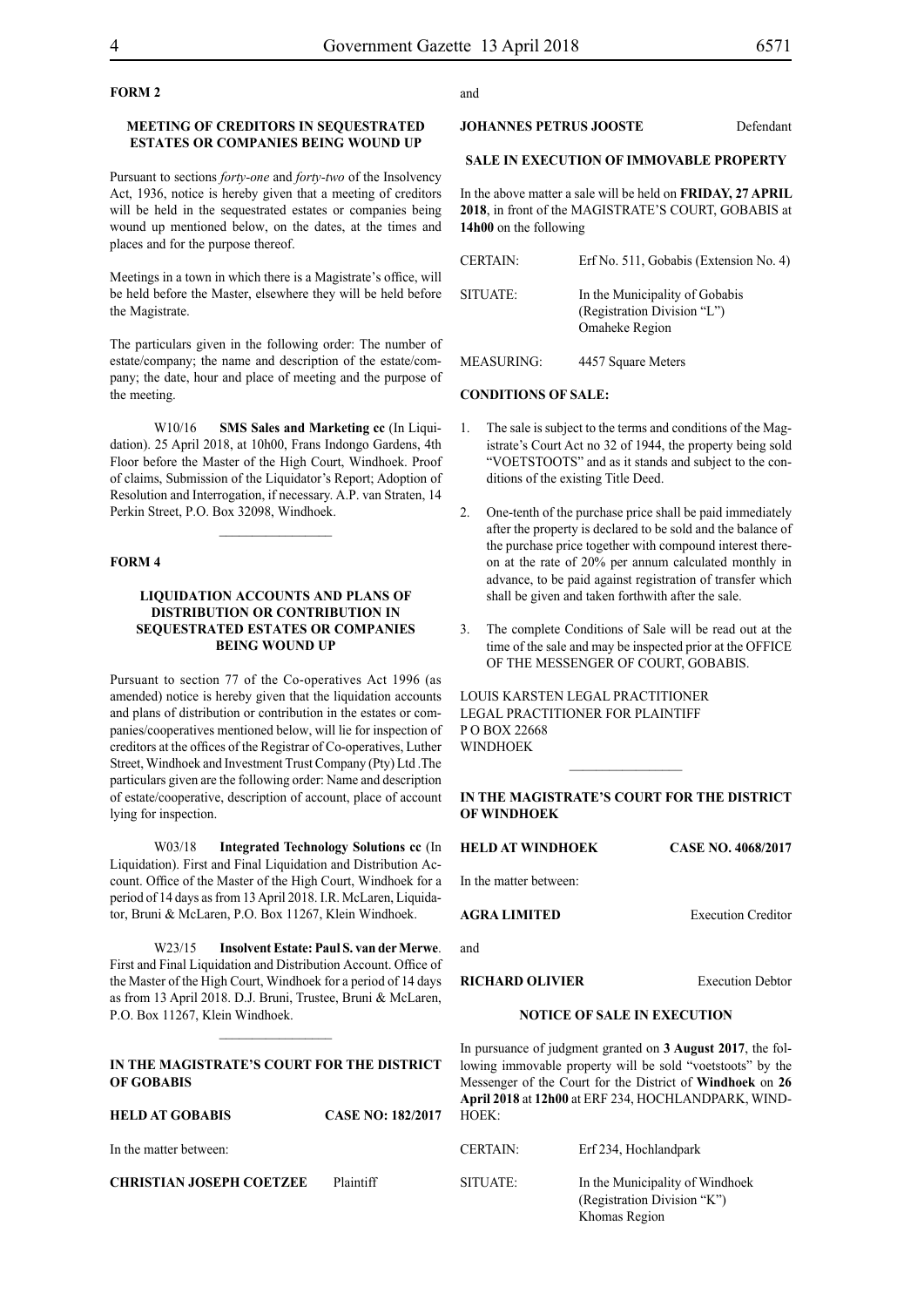IMPROVEMENTS: 1 x Kitchen, 1 x Lounge, 4 x Bedrooms With Build In Cupboards, 2 x Bathrooms, TV Room, Bar, Study, 1 x Garages, 2 x Outside Buildings

The "Conditions of the Sale in Execution" will lie for inspection at the office of the Messenger of the Court in Windhoek, and at the offices of the Plaintiff's Legal Practitioners, Etzold ó Duvenhage, at the undermentioned address

DATED at WINDHOEK this 19th day of MARCH 2018.

ETZOLD - DUVENHAGE LEGAL PRACTITIONER FOR Plaintiff PHILADELPHIA HOUSE, SUITE NO. 1 NO. 6 NEWTON STREET **WINDHOEK** 

#### **IN THE HIGH COURT OF NAMIBIA MAIN LOCAL DIVISION WINDHOEK Case NO. I 3778/2015**

In the matter between:

#### **STANDARD BANK NAMIBIA LIMITED** Plaintiff

and

#### **HELVI NDILIMEKE UUSHONA** Defendant

#### **NOTICE OF SALE IN EXECUTION**

In EXECUTION of a Judgment of the High Court of Namibia, given on **1 December 2017**, a Judicial Sale by PUBLIC AUC-TION will be held of and at the undermentioned immovable property on **26 APRIL 2018** at **10h00** at Erf 7267, KATUTU-RA, WINDHOEK of a:

| <b>CERTAIN:</b>   | Erf No. 7267, Katutura, Extension<br>No. 17                                       |
|-------------------|-----------------------------------------------------------------------------------|
| SITUATE:          | In the Municipality of Windhoek,<br>(Registration Division "K")<br>Khomas Region; |
| <b>MEASURING:</b> | 261 (two six one) square metres                                                   |
| <b>HELD BY:</b>   | Deed of Transfer No. T 4628/2009                                                  |
|                   |                                                                                   |

SUBJECT: To all the terms and conditions contained therein

The following improvements are on the property (although nothing in this respect is guaranteed):

1 x kitchen; 1 x lounge; 6 x bedrooms; 3 x bath / toilet; x garage.

The property will be sold by the Deputy Sheriff to the highest bidder subject to the conditions of sale.

The conditions of sale to be read out by the Deputy Sheriff, Windhoek, at the time of the sale and which conditions may be inspected prior to the sale at the offices of the Deputy Sheriff Windhoek, and at the offices of ENSafrica Namibia (incorporated as Lorentz Angula Inc.), Ground Floor, Unit 4, Ausspann Plaza, Dr. Agostinho Neto Road, Windhoek.

Dated at WINDHOEK on t is 23rd of FEBRUARY 2018.

ENSafrica Namibia (incorporated as LorentzAngula Inc.) Ground Floor, Unit 4, Ausspann Plaza Dr. Agostinho Neto Street WINDHOEK

#### **IN THE HIGH COURT OF NAMIBIA MAIN LOCAL DIVISION, WINDHOEK Case NO. HC-MD-CIV-ACT-CON-2016/03578**

 $\frac{1}{2}$ 

In the matter between:

#### **STANDARD BANK NAMIBIA LIMITED** Plaintiff

and

# **HEINRICH WILHELM KURZ** First Defendant **HERNANDEZ ROSELL MERCEDES** Second Defendant

# **NOTICE OF SALE IN EXECUTION**

In EXECUTION of a Judgment of the High Court of Namibia, given on **8 December 2017**, a Judicial Sale by PUBLIC AUC-TION will be held of and at the undermentioned immovable property on **25 APRIL 2018** at **10h00** at Section No. 12, Sean Prince Park, Mandume Street, Ongwediva of a:

A unit consisting of:

(a) SECTION NO 12 as shown and more fully described on Sectional Plan No. 29/2013, in the building or buildings known as SEAN PRINCE PARK of which Section the floor area according to the said Sectional Plan is 121 (One Two One) square metres in extent.

The following improvements are on the property (although nothing in this respect is guaranteed):

2 Bedrooms; 2 Bathrooms; 1 Lounge; 1 Kitchen

The property will be sold by the Deputy Sheriff to the highest bidder subject to the conditions of sale.

The conditions of sale to be read out by the Deputy Sheriff, Ongwediva, at the time of the sale and which conditions may be inspected prior to the sale at the offices of the Deputy Sheriff Ongwediva, and at the offices of ENSafrica Namibia (incorporated as Lorentz Angula Inc.), Ground Floor, Unit 4, Ausspann Plaza, Dr. Agostinho Neto Road, Windhoek.

Dated at WINDHOEK on this 26th of FEBRUARY 2018.

 $\frac{1}{2}$ 

ENSafrica Namibia (incorporated as LorentzAngula Inc.) Ground Floor, Unit 4, Ausspann Plaza Dr. Agostinho Neto Street WINDHOEK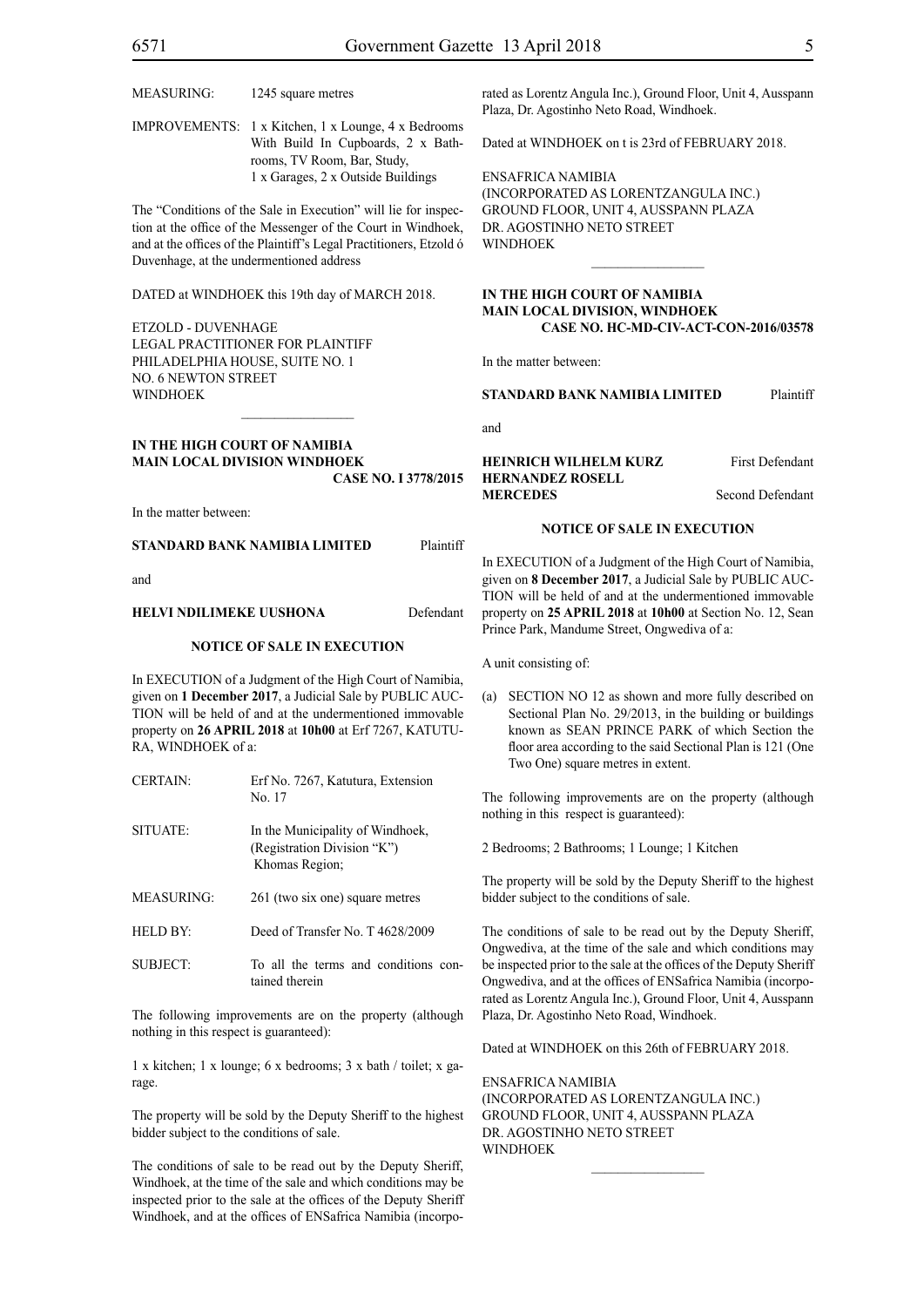## **IN THE HIGH COURT OF NAMIBIA MAIN DIVISION - WINDHOEK CASE NO: HC-MD-CIV-ACT-CON-2017/02789**

In the matter between:

#### **BANK WINDHOEK LIMITED** Plaintiff

and

## **ASHOK IYER GANPATHY** Defendant

#### **NOTICE OF SALE IN EXECUTION**

In execution of a Judgement of the above Honourable Court in the above action, a sale without reserve will be held by the Deputy Sheriff, **Ongwediva**, at Erf No. 5024, Ongwediva (Extension No. 11), on **25 April 2018**, at **08h30**, of the undermentioned property:

| <b>CERTAIN:</b> | Erf No. 5024, Ongwediya (Extension<br>No. 11)                   |
|-----------------|-----------------------------------------------------------------|
| SITUATE:        | In the municipality of Ongwediva<br>(Registration division "A") |

MEASURING: 780 square metres

IMPROVEMENTS: Three bedroom dwelling with lounge, dining room, family room, kitchen, dressing room, seperate shower/WC/ laundry, en-suite bathroom, thatch lapa and double garage.

TERMS 10% of the purchase price and the auctioneers' commission must be paid on the date of the sale. The further terms and conditions of the sale will be read prior to the auction and lie for inspection at the office of the Deputy Sheriff, Ongwediva and at the offices of the execution creditor's attorneys.

DATED at WINDHOEK this 20th day of MARCH 2018.

 $\frac{1}{2}$ 

DR WEDER KAUTA & HOVEKA INC Legal Practitioner for Plaintiff WHK HOUSE Jan Jonker Road **WINDHOEK** 

## **IN THE HIGH COURT OF NAMIBIA MAIN DIVISION, WINDHOEK**

**CASE NO.: I 504/2010**

In the matter between:

#### **FIRST NATIONAL BANK OF NAMIBIA LIMITED** Plaintiff

and

**ELIPHAS SHANINGUA SHIPANGA** Defendant

# **NOTICE OF SALE IN EXECUTION**

In execution of a Judgement granted by the above Honourable Court, the following property will be sold by public auction by the Deputy Sheriff of **Windhoek** on **24 April 2018, 10h00**  at Section No. 1, Domo Court, Pionierspark, Extension No. 1, Windhoek, Republic of Namibia.

CERTAIN: Section No. 1 as shown and more fully described on Sectional Plan No. 37/1997 in the building or buildings known as DOMO COURT situate at PIONIER-SPARK, EXTENSION NO. 1 and an undivided share in the common property in the land and building or buildings as shown and more fully described on the said sectional Plan, apportioned to the said section in accordance with the participation quota of the said section.

| SITUATE:        | In the Municipality of Windhoek<br>(Registration Division "K")<br>Khomas Region |
|-----------------|---------------------------------------------------------------------------------|
| MEASURING:      | 118 (one one eight) square metres                                               |
| <b>FIELD BY</b> | Certificate of Registered Sectional title<br>No. 37/1997(1) (UNIT)              |
| IMDD OVEMENTS.  | Kitchen Lounge 3 Bedroom Bathroom                                               |

IMPROVEMENTS: Kitchen, Lounge, 3 Bedroom, Bathroom with WC, 1 Garage

#### **CONDITIONS OF SALE:**

- 1. The Sale is subject to provisions o he High Court Act No. 15 of 1990, as amended, and the property will be sold "voetstoots" according to the existing title deed:
- 2. The complete Conditions of Sale will be read out at the time of the sale, and may be inspected beforehand at the offices of the Plaintiff and PIaintiff's attorney at the undermentioned address, as also at the offices of the Deputy Sheriff, Windhoek.

Dated at WINDHOEK on the 20th day of APRIL 2018.

J C VAN WYK ATTORNEYS Legal Practitioner for Plaintiff 18 LOVE STREET WINDHOEK

## **THE ALIENS ACT, 1937 NOTICE OF INTENTION OF CHANGE OF SURNAME**

 $\frac{1}{2}$ 

I, **GOTTLIEP ASSER**, residing at Erf 2306, Viringa Street, Walvis Bay and employed as a driver intend applying to the Minister of Home Affairs for authority under section 9 of the Aliens Act, 1937, to assume the surname **TJIKUSERE** for the reasons that the surname used on my old identity card is my second name**.**

I previously bore the name **GOTTLIEP ASSER.** 

Any person who objects to my assumption of the said surname of **tjikusere** should as soon as may be lodge his or her objection, in writing, with a statement of his or her reasons therefor, with the Magistrate of Windhoek.

 $\frac{1}{2}$ 

**G. ASSER walvis bay NAMIBIA**